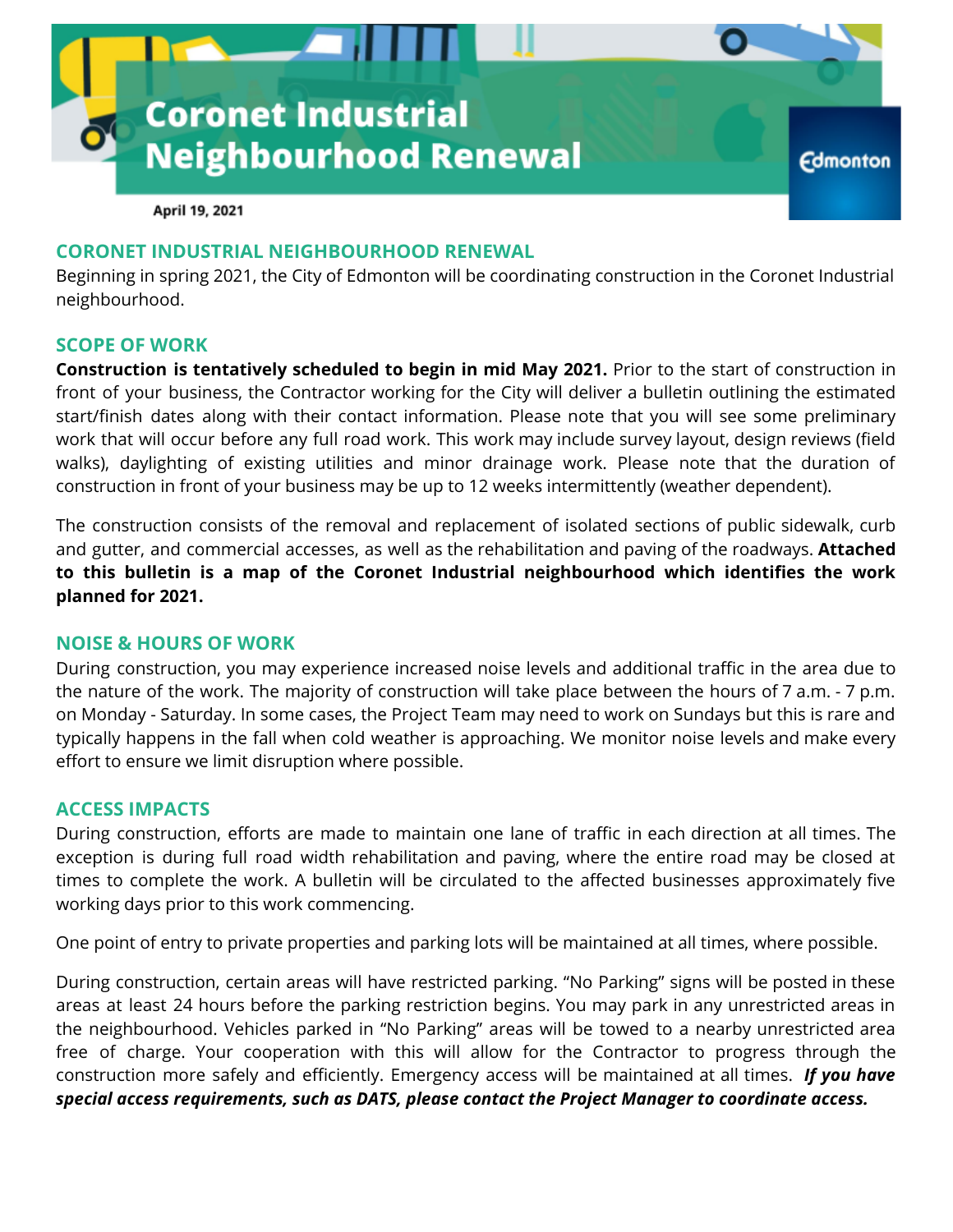# **CORONET INDUSTRIAL NEIGHBORHOOD RENEWAL**

### **LANDSCAPING IMPACTS**

As part of the construction process, some re-landscaping work will be necessary. **Please mark all underground sprinkler systems to avoid damage during construction**. If you have questions on whether your landscaping will be impacted please reach out to the Project Manager.

### **CANADA POST IMPACTS**

During construction, Canada Post may choose to temporarily suspend mail delivery as a result of ongoing construction. This is rare but should this occur, you should receive a notice of temporary suspension with information about which depot your mail will be at, and how you can claim it. If you are not receiving your mail but have not received a suspension notification, please call Canada Post customer service at 1-800-267-1177.

For information about what to expect during construction please contact the City Project Manager:

# Mr.David Kavanagh, C.E.T. Phone: 780-496-5367 david.kavanagh@edmonton.ca

City Of Edmonton- Building Great Neighbourhoods